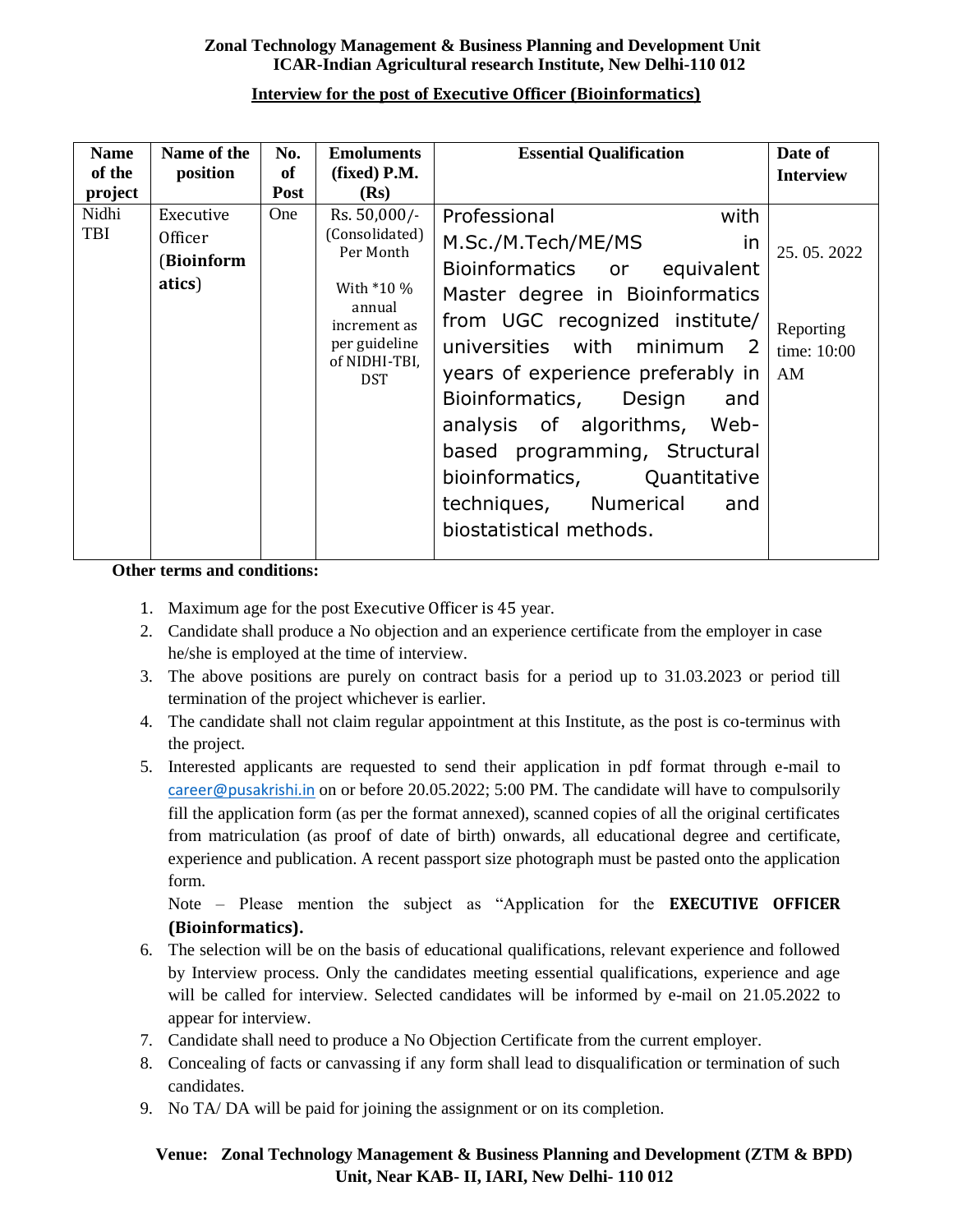#### **ZONAL TECHNOLOGY MANAGEMENT AND BUSINESS PLANNING & DEVELOPMENT UNIT INDIAN AGRICULTURAL RESEARCH INSTITUTE, NEW DELHI – 110 012**

# **APPLICATION FOR INTERVIEW**

| 1.  | Post                         |                                  | <b>Executive Officer-Bioinformatics</b> | Paste recent     |
|-----|------------------------------|----------------------------------|-----------------------------------------|------------------|
| 2.  | Full Name (In Block Letters) |                                  |                                         | passport<br>size |
| 3.  | Father's Name                |                                  |                                         | photograph       |
| 4.  | Date of Birth (DD/MM/YYYY)   |                                  |                                         |                  |
| 5.  | Age as on date of interview  |                                  |                                         |                  |
| 6.  | Address with pin code        | (a)Permanent<br>(b)Communication |                                         |                  |
| 7.  | Mobile No*                   |                                  |                                         |                  |
| 8.  | Email Address*               |                                  |                                         |                  |
| 9.  | Gender                       |                                  |                                         |                  |
| 10. | Marital status               |                                  |                                         |                  |

# 12. Details of educational qualification (Attach self-attested scanned copies of certificate)

| <b>Degree</b>       | Board/     | Major   | Year of | <b>Maximum</b> | <b>Marks</b> | Percentage |
|---------------------|------------|---------|---------|----------------|--------------|------------|
|                     | University | subject | passing | marks          | obtained     |            |
|                     |            |         |         |                |              |            |
| 10 <sup>th</sup>    |            |         |         |                |              |            |
| 12 <sup>th</sup>    |            |         |         |                |              |            |
| Graduation          |            |         |         |                |              |            |
| Post-Graduation     |            |         |         |                |              |            |
| PhD                 |            |         |         |                |              |            |
| Diploma/Certificate |            |         |         |                |              |            |
| Course              |            |         |         |                |              |            |